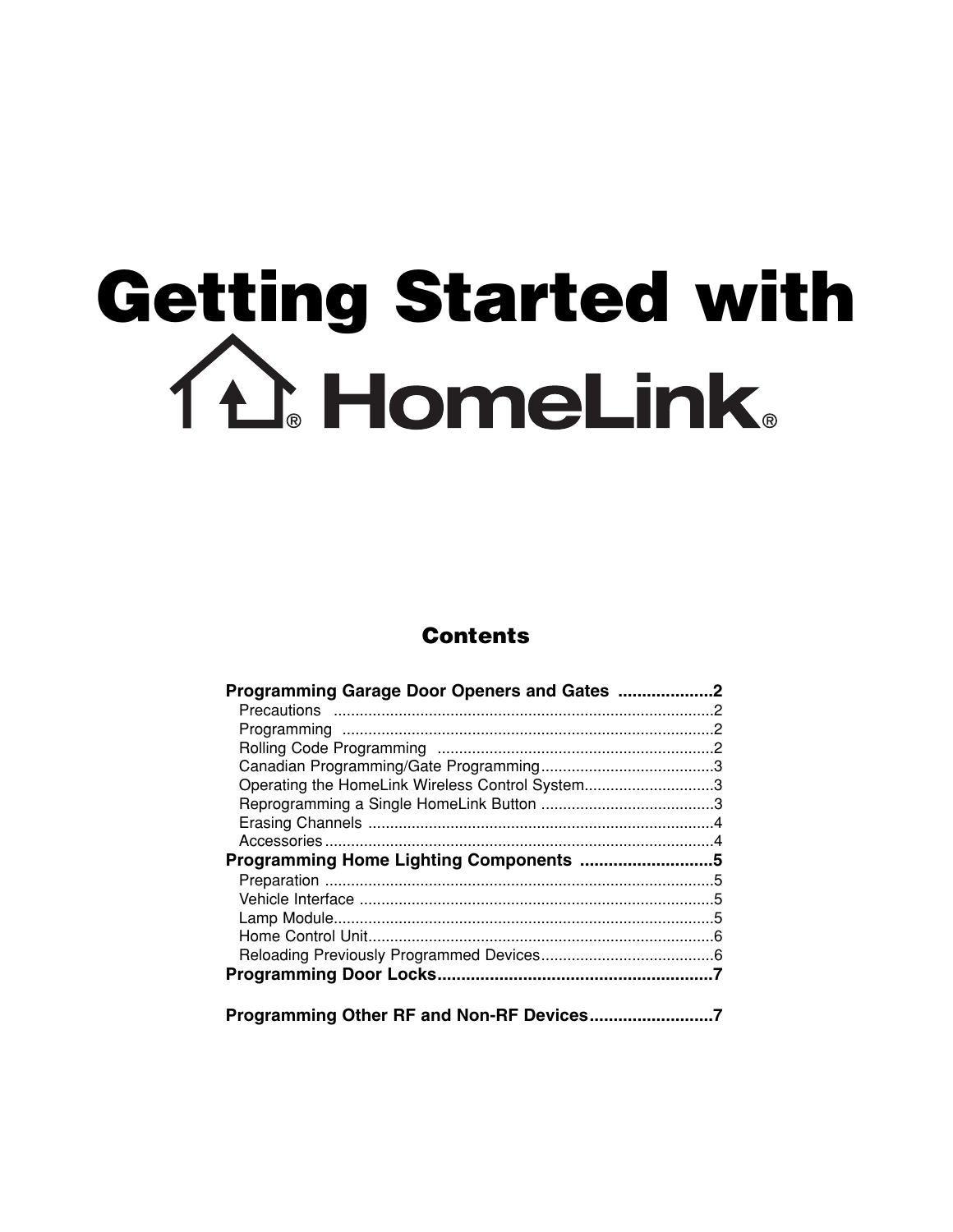# **Programming Garage Door Openers and Gates**

Both standard and rolling code-equipped garage door openers and gates can be programmed by following the outlined procedures.

## **Precautions**



When programming the HomeLink® Wireless Control System, you may be operating a garage door or other device. Make sure that people and objects are out of the way to prevent potential harm or damage.

Do not use this HomeLink Wireless Control System with any garage door opener that lacks the safety stop and reverse feature as required by federal safety standards. (This includes any garage door opener model manufactured before April 1, 1982.) A garage door opener which cannot detect an object, signaling the door to stop and reverse, does not meet current federal safety standards. Using a garage door opener without these features increases risk of serious injury or death. For more information, please visit our Web site, www.homelink.com.

Retain the original transmitter for further programming procedures (i.e., new vehicle purchase). It is also suggested that upon the sale of the vehicle, the programmed HomeLink Wireless Control System channels be erased for security purposes.

# **Programming**

**Note:** For best results, replace the battery in the handheld transmitter with a new battery before programming. If your garage door opener receiver (located in the garage) is equipped with an antenna, make sure the antenna is hanging straight down.

- 1. For first-time programming, press and hold the two outside buttons until the indicator light begins to flash (after 20 seconds). Release both buttons. **Note:** Some vehicles may require the ignition switch to be turned to the second (or "accessory" ) position during the programming process.
- 2. Hold the end of your handheld transmitter between 1 and 3 inches away from the HomeLink surface (located on your visor or overhead console) keeping the indicator light in view.
- 3. Using both hands, simultaneously push the handheld transmitter button and the desired HomeLink button. DO NOT release the buttons until step 4 has been completed.



4. Hold down both buttons until the indicator light on the HomeLink Wireless Control System flashes, first slowly then rapidly. When the indicator light flashes rapidly, both buttons may be released. (The rapidly flashing light indicates successful programming of the new frequency signal.) To activate the garage door or other programmed device, press and hold the HomeLink button—releasing when the device begins to activate.

5. To program the remaining two buttons, follow steps 2 through 4.

# **Rolling Code Programming**

Rolling code garage door openers which are "code-protected" and manufactured after 1996 may be determined by thefollowing:

- Reference the garage door opener owner's manual for verification.
- The handheld transmitter appears to program the HomeLink Universal Transceiver but does not activate the garage door.
- Press and hold the trained HomeLink button. The garage door opener has the rolling code feature if the indicator light flashes rapidly and then turns solid after 2 seconds.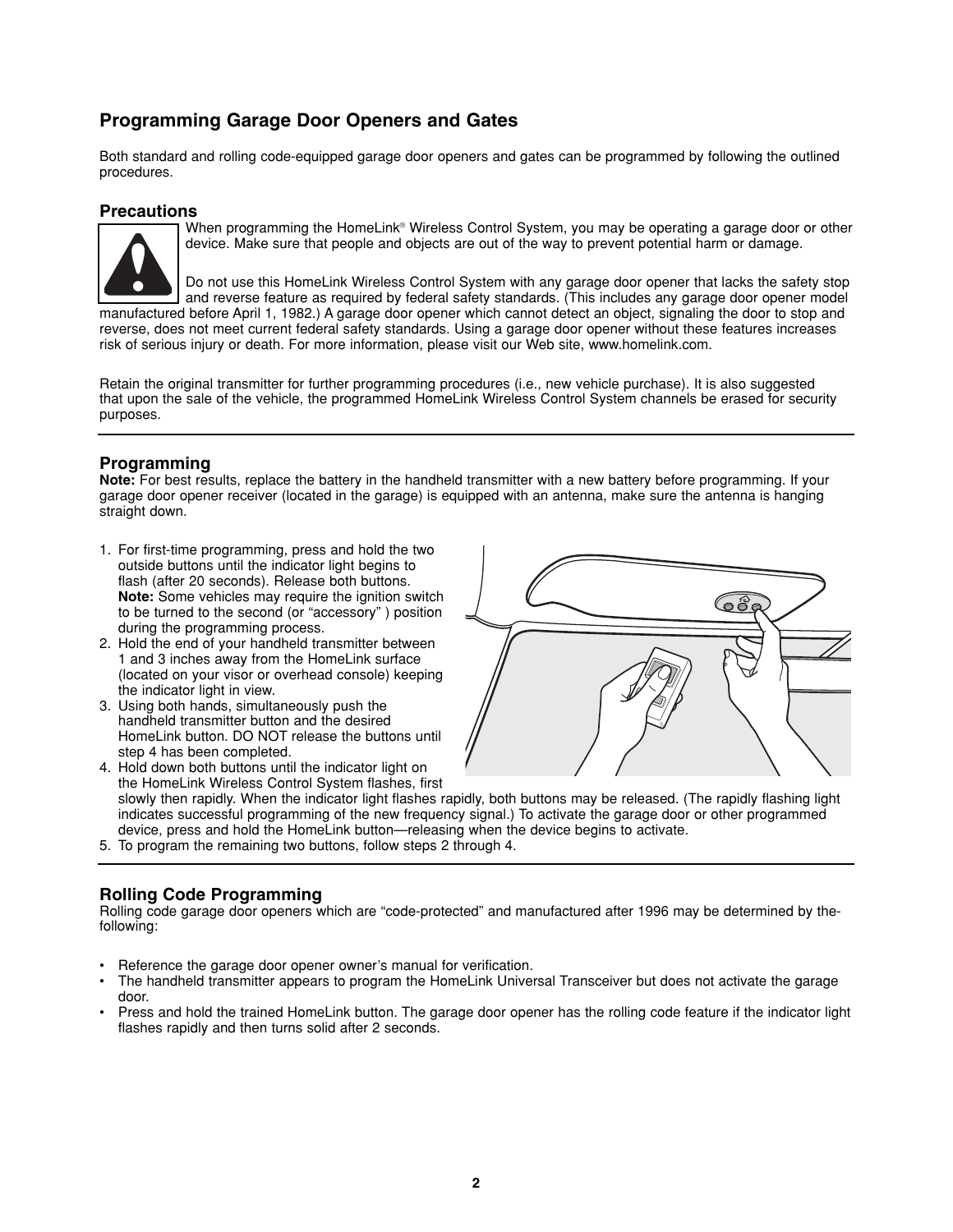To train a garage door with the rolling code feature, follow these instructions (the aid of a second person may make the training quicker and easier):

- 1. Locate the training button on the garage door opener motor head unit. Exact location and color of the button may vary by garage door opener brand. If there is difficulty locating the training button, reference the garage door opener owner's manual or please visit our Web site at www.homelink.com.
- 2. Press the training button on the garage door opener motor head unit (which activates the "training light"). **Note:** Following step 2, there are 30 seconds in which to initiate step 3.
- 3. Firmly press and release the programmed HomeLink® button. Press and release the HomeLink button a second time to complete the training





process. (Some garage door openers may require you to do this procedure a third time to complete the training.)

The garage door opener should now recognize the HomeLink Wireless Control System. The remaining two buttons may now be trained if this has not previously been done. Refer to the Programming portion of this text. The HomeLink Wireless Control System (once programmed) or the original handheld transmitter may be used to activate the garage door. In the event that there are still difficulties in programming the HomeLink Wireless Control System, please visit our Web site, www.homelink.com.

# **Canadian Programming/Gate Programming**

During programming, your handheld transmitter may automatically stop transmitting. Continue to press the HomeLink Wireless Control System button (note steps 2 through 4 in the Programming portion of this document, found on page 2) while you press and re-press ("cycle") your handheld transmitter every two seconds until the frequency signal has been learned. The indicator light will flash slowly and then rapidly after several seconds upon successful training.

#### **Operating the HomeLink Wireless Control System**

Once programmed, the HomeLink Wireless Control System can be used in place of handheld transmitters. To operate, simply press the appropriate button on the HomeLink Wireless Control System. (The indicator light will activate, noting that the signal is being transmitted.) Activation will now occur for the trained product (garage door, security system, entry door lock, estate gate, or home or office lighting).

**Note:** Some vehicles may require the ignition switch to be turned to the second (or "accessory") position for operation when the vehicle's motor is not already engaged.

#### **Reprogramming a Single HomeLink Button**

To program a device to HomeLink using a HomeLink button previously trained, follow these steps:

- 1. Press and hold the desired HomeLink button. Do NOT release until step 4 has been completed.
- 2. When the indicator light begins to flash slowly (after 20 seconds), position the handheld transmitter 1 to 3 inches away from the HomeLink surface.
- 3. Press and hold the handheld transmitter button. The HomeLink indicator light will flash, first slowly and then rapidly.
- 4. When the indicator light begins to flash rapidly, release both buttons.

The previous device has now been erased and the new device can be activated by pushing the HomeLink button that has just been programmed. This procedure will not affect any other programmed HomeLink buttons.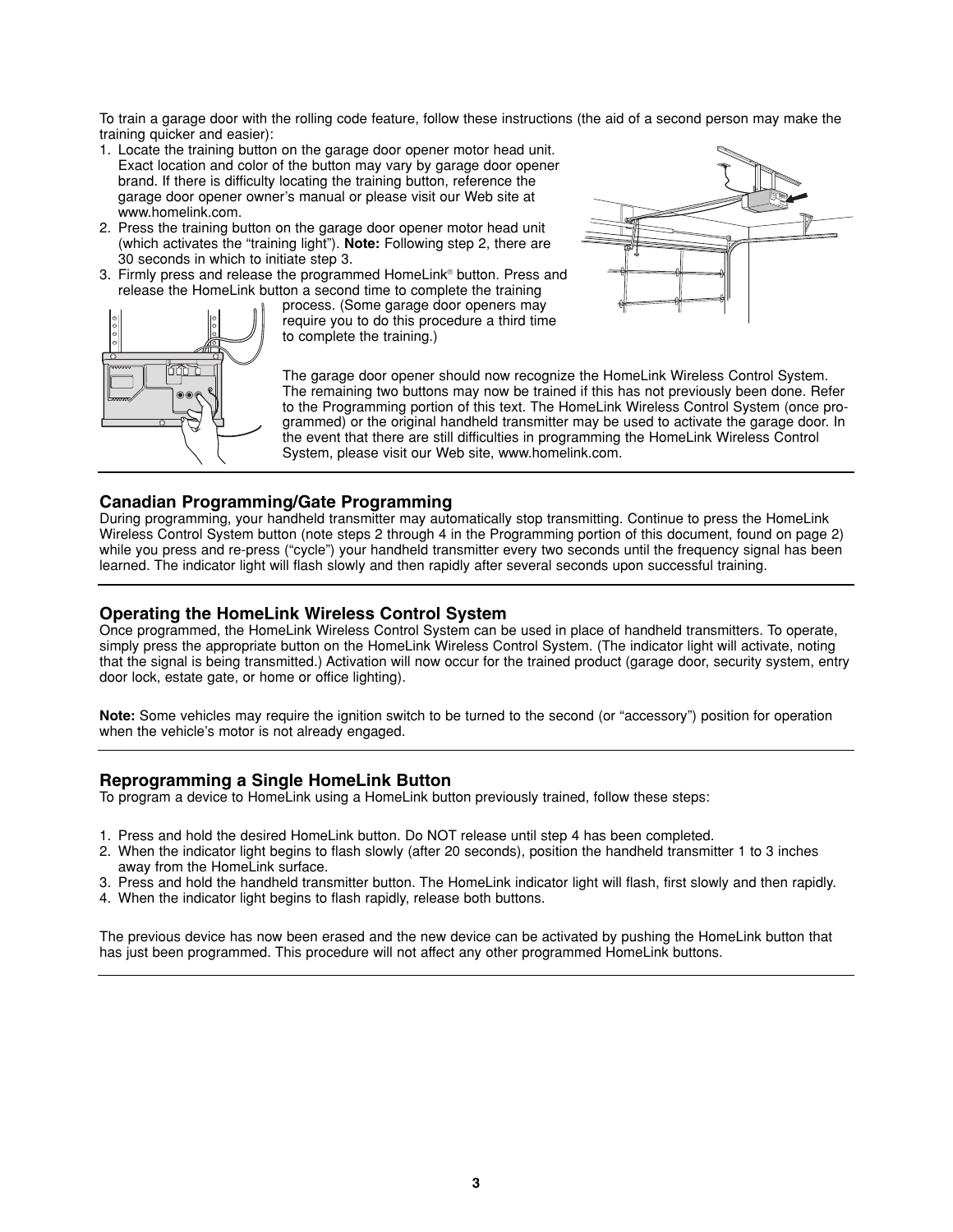# **Erasing Channels**

Individual buttons cannot be erased. However, to erase all three programmed buttons:

1. Press and hold the two outside buttons until the indicator light begins to flash (after 20 seconds).

2. Release both buttons.

The HomeLink® Wireless Control System is now in the training (learning) mode and can be programmed at any time following steps 2 through 4 in the Programming section on page 2.

#### **Accessories**

If you would like additional information on the HomeLink Wireless Control System, HomeLink-compatible products, or to purchase other accessories such as the HomeLink Lighting Package, please visit our Web site at www.homelink.com.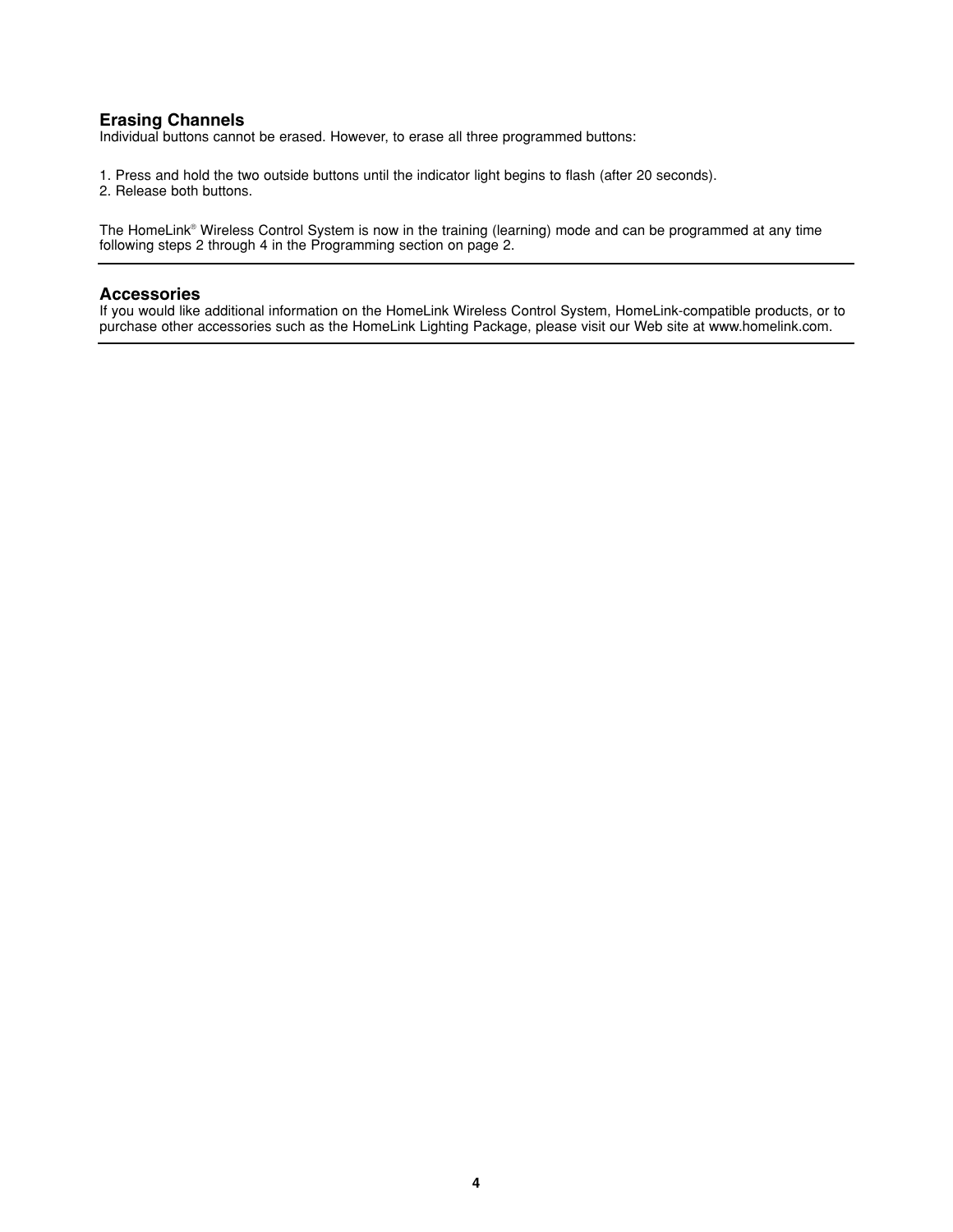# **Programming Home Lighting Components**

To inquire about lighting components or to purchase a HomeLink® Lighting Package, please visit our Web site at www.homelink.com.

## **Preparation**

Preparing to program the lighting components requires erasing any device (i.e., garage door openers, security systems, entry door locks) that has been programmed into HomeLink by performing the following procedure:

Press and hold the two outside HomeLink Wireless Control System buttons. The indicator light will turn from a solid light to a flashing light after 20 seconds. Continue to hold the buttons for an additional 10 seconds, releasing only when the indicator light turns off.

Any device that had been programmed into HomeLink is now erased. After programming the lighting modules, you can reprogram the erased devices by following the procedures outlined in this document.

If you have questions at any time during programming, please visit our Web site at www.homelink.com.

Your HomeLink Wireless Control System can now be programmed to activate the lighting components.

#### **Vehicle Interface**

The HomeLink Wireless Control System communicates with the Vehicle Interface (module with antenna) to activate home lighting. To program the Vehicle Interface:

- 1. Move the RUN-INSTALL slide switch to the INSTALL position.
- 2. Turn the red HOUSE rotary dial to position "A" and the black UNIT rotary dial to number "1."
- 3. Plug the Vehicle Interface into an outlet, preferably in the garage.
- 4. Press and hold the HomeLink Wireless Control System button chosen to activate home lighting, releasing when an audible tone is heard from the Vehicle Interface. (If no tone is heard, the vehicle and the Vehicle Interface may need to be closer to each other during this procedure.)
- 5. After the tone is heard, move the RUN-INSTALL slide switch to the RUN position.

The Vehicle Interface is now programmed and can be moved from one outlet to another without losing any programming as long as it remains in the RUN position.

To erase all programming, unplug the interface, move the RUN-INSTALL slide switch to the INSTALL position and plug the Vehicle Interface back into the outlet.

#### **Lamp Module**

Note: Use incandescent indoor lights only. 3-way bulbs should be set at their highest setting if used. Do not use fluorescent, sodium, halogen, or mercury lights. To program the lamp module:

- 1. While in the ON position, unplug the lamp you wish to control with your HomeLink Wireless Control System.
- 2. Turn the red rotary dial on the Lamp Module to the same letter as your Vehicle Interface (position "A").
- 3. Turn the black rotary dial to number "1."
- 4. Plug the lamp into the Lamp Module receptacle and plug into the appropriate outlet.

The lamp is now ready to be activated by pressing the programmed HomeLink button in your vehicle.

To program a second Lamp Module (using the same HomeLink button that will activate the first Lamp Module), follow the procedures outlined above using the same settings as the first Lamp Module (A, 1).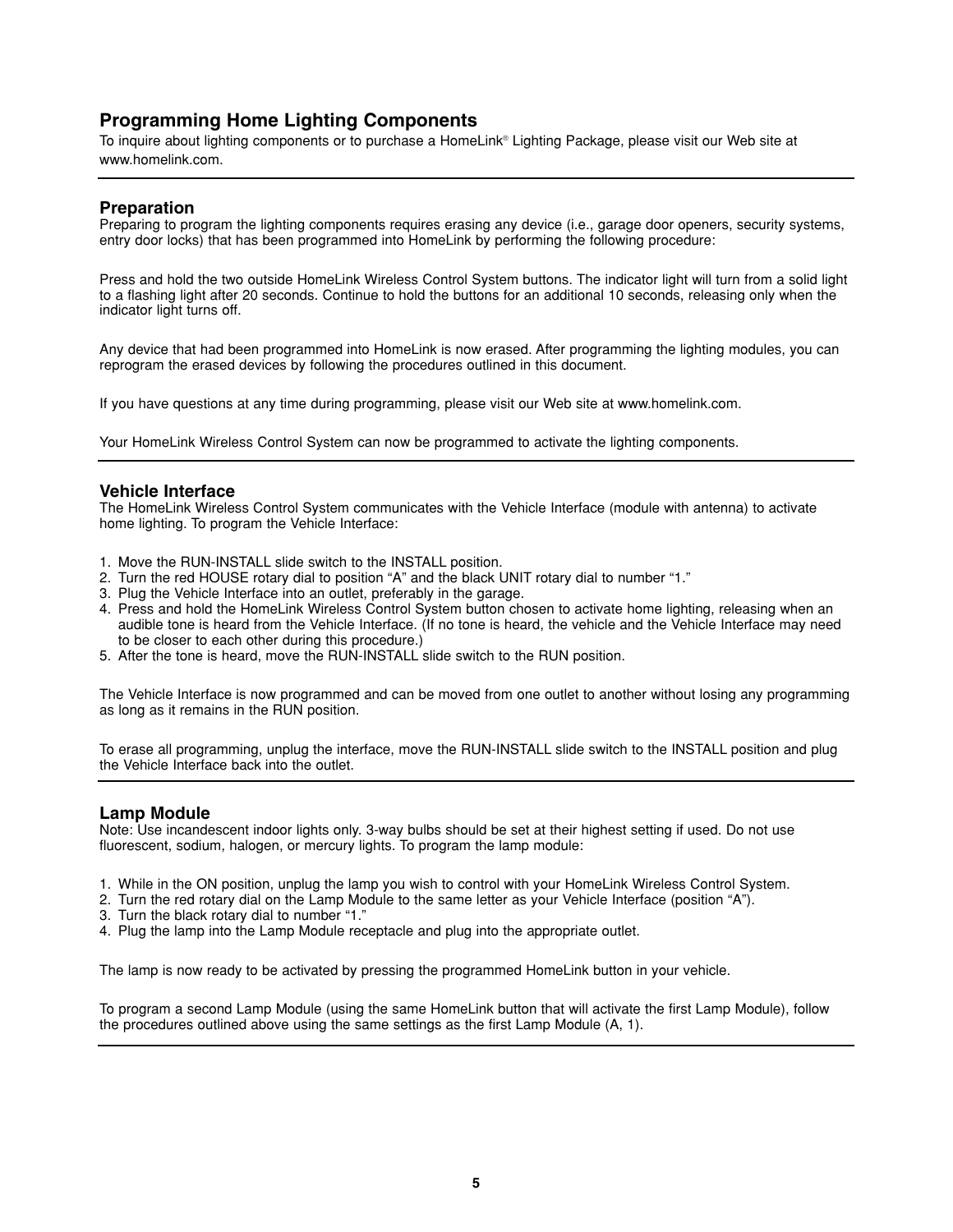# **Home Control Unit**

In addition to activating lights from the vehicle, the HomeLink® Lighting Package allows you to control individual lights from inside your home with the Home Control Unit. To program the Home Control Unit:

1. Plug the Home Control Unit's power cord into an appropriate functioning outlet.

2. Turn the red rotary dial on the Home Control Unit to the same letter as the Vehicle Interface (position "A").

3. Move the 1–4/5–8 slide switch to the 1–4 position.

| $1 - 4$           | The Home Control Unit has 4 pairs of ON-OFF buttons to control your module groups.                                                                                                                                                       |
|-------------------|------------------------------------------------------------------------------------------------------------------------------------------------------------------------------------------------------------------------------------------|
| ON/OFF            | Press ON/OFF 1 to activate Lamp Modules set at UNIT code one or five. (Press ON/OFF 2)<br>to activate Lamp Modules set at UNIT code two or six, etc.) Note: You can only control<br>lights that are left on manually at the lamp switch. |
| <b>BRIGHT/DIM</b> | For incandescent lamps. Press the ON button for the light you wish to brighten or dim (but-<br>ton 1, 2, 3, or 4). Press and hold the BRIGHT/DIM button until the desired brightness level<br>is achieved.                               |
| ALL Lights On     | Pressing this button will simultaneously turn on all the lights set to the sam HOUSE code.                                                                                                                                               |
| ALL Lights OFF    | Pressing this button will simultaneously turn on all the lights set to the sam HOUSE code.                                                                                                                                               |
| SELECTOR 1-4, 5-8 | Position Selector slide switch to "1–4" to activate Lamp Modules set at UNIT codes 1–4.                                                                                                                                                  |

Lights connected to Lamp Modules can be turned on with their own power switch by turning the light OFF and then ON at its lamp switch.

#### **Reloading Previously Programmed Devices**

To reload the devices previously programmed into the HomeLink Wireless Control System (i.e., garage doors, entry door locks), follow the procedures outlined on page 2, keeping in mind which HomeLink button is now programmed to activate your home lighting.

#### FCC Caution:

This device complies with Part 15 of the FCC Rules. Operation is subject to the following two conditions: (1) This device may not cause harmful interference, and (2) this device must accept any interferences received, including interference that may cause undesired operation. This equipment generates and uses radio frequency energy and, if not installed and used properly, that is, in strict accordance with the manufacturer's instructions, it may cause interference to radio and television receptions. It has been type tested and found to comply with the limits for remote control devices in accor-dance with the specifications in Sub-Parts B and C of Part 15 of FCC Rules, which are designed to provide reasonable protection against such interference in a residential installation. However, there is no guarantee that interference will not occur in a particular installation. If this equipment does cause interference to radio or television reception, which can be determined by unplugging the equipment, try to correct the interference by one or more of the following measures:

- Reorient the antenna of the radio/TV experiencing the interference
- Move the Vehicle Interface away from the radio/TV
- Plug the Vehicle Interface into a different electrical outlet than that of the radio/TV experiencing the interference.

If necessary, consult your local dealer for additional suggestions or call 1-800-355-3515 for further assistance. **Note:** Modifications to any of the components in this kit will void the user's authority to operate this equipment.